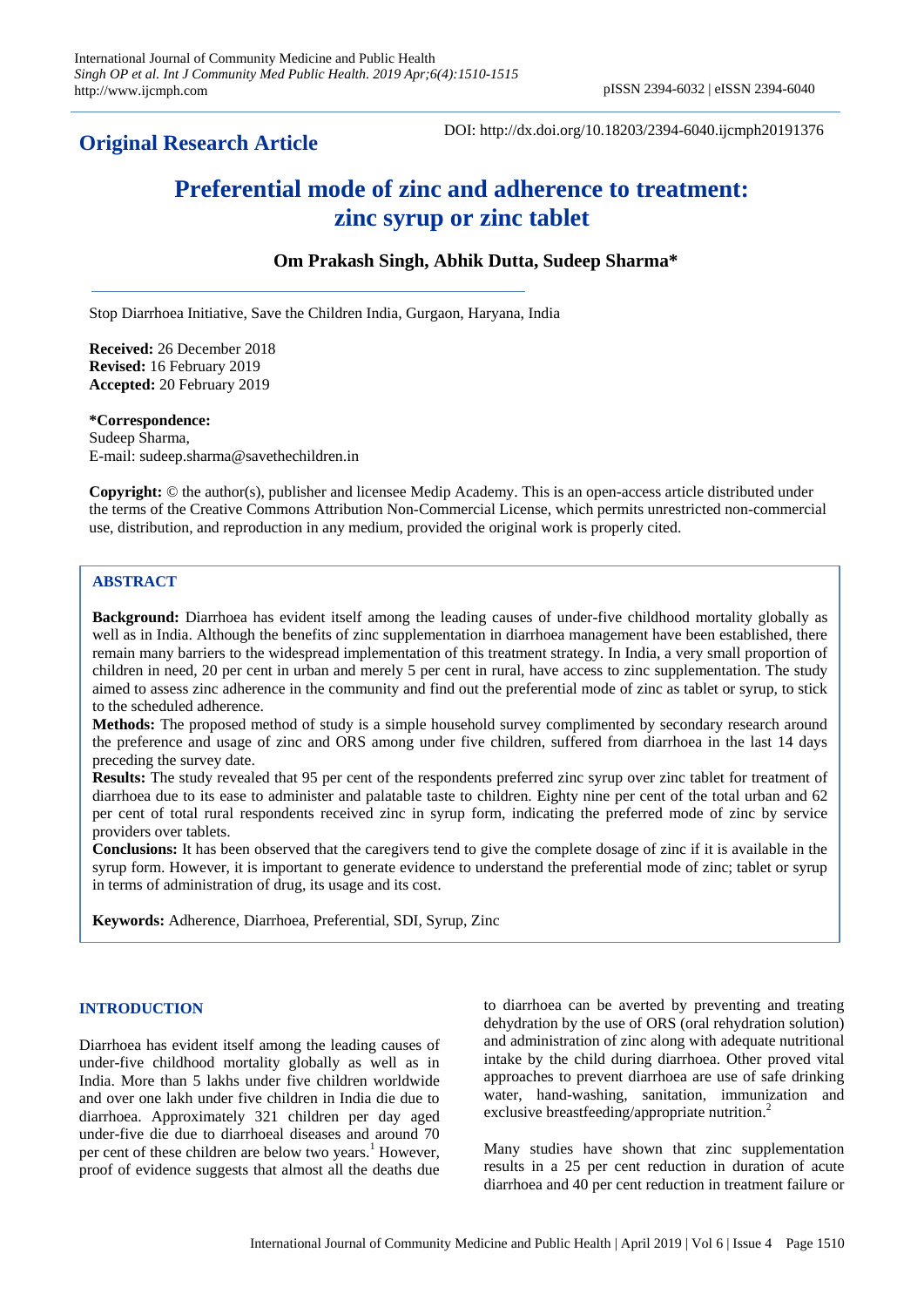death in persistent diarrhoea. These studies also revealed that children receiving zinc experience a decrease in the severity of their diarrhoea episodes. A 10-14 days course has proven to provide a prophylactic protection against future bouts of diarrhoea for two to three months after the episode.<sup>3</sup> Supplementary zinc benefits children with diarrhoea because it is a vital micronutrient essential for protein synthesis, cell growth and differentiation, immune function, and intestinal transport of water and electrolytes. Zinc is also important for normal growth and development of children both with and without diarrhoea. Zinc deficiency is associated with an increased risk of gastrointestinal infections, adverse effects on the structure and function of the gastrointestinal tract, and impaired immune function.<sup>4</sup>

Although the benefits of zinc supplementation in the management of diarrhoea have been established, there remain a number of barriers to the widespread implementation of this treatment strategy. Currently a very small proportion of children in need have access to zinc supplementation. It can be seen from national family health survey (2015-16) data, only 20.3 per cent of under five children in India, suffering from diarrhoea in last two weeks, received zinc. In urban areas of India, it is 23.7 per cent while in rural 19.1 per cent.<sup>5</sup> As per the mid-term evaluation under stop diarrhoea initiative (SDI) project, being implemented by save the children in 9 locations of 4 states viz. Delhi, Uttarakhand, Uttar Pradesh and West Bengal, usage of ORS and zinc collectively for treatment of diarrhoea is very less i.e. 7.8 per cent. In the intervention areas zinc was administered to 9.7 per cent and ORS was administered to 55.5 per cent only.

To understand the preference of dosage form of zinc and its adherence to 14 days of treatment, SDI conducted an assessment study in the intervention areas of project. The purpose of the study was to assess whether the availability of zinc in syrup form rather than the tablet form, will increase the utilization of zinc for the treatment of diarrhoea. The objective of the study is to assess zinc adherence in the community and find out the preferential mode of zinc either tablet or syrup to stick to the scheduled adherence.

# **METHODS**

The proposed method of study is a simple household survey conducted from February 2018 to March 2018. It was complimented by some secondary research around the usage and preference of the uptake of zinc and ORS among children under five who have suffered from diarrhoea in the last fourteen days preceding the date of survey. The approaches for interviewing the households consist of using both primary and secondary research methods.

The secondary research consisted of undertaking rigorous literature reviews on the "incidence of diarrhoea and usage of zinc and ORS as treatment" on under five children undertaken in the country. Furthermore, we had a look through the current SDI project document. This was followed by undertaking a primary survey for the study. The primary research consists of undertaking face to face interviews with households having children below 5 years of age who had diarrhoea in the last fourteen days preceding the date of survey.

The survey questionnaires were administered by community health volunteers (CHVs), who were trained on using these questionnaires. Data collection work by CHVs was supervised by their supervisors. The supervisors revisited at least 10 per cent households to ensure adequate data quality for drawing inferences about the population.

# *Sampling design*

The study sites comprised of four rural blocks of four districts viz. Bahraich, Balrampur, Pilibhit and Shravasti of Uttar Pradesh and one urban slum location of Kolkata, West Bengal. For the administration of the research tools, the entire block of the project was included.

The sample size was calculated using the following assumptions and norms:

- Eighteen per cent is the population of children under five years of age of the total population (this is the WHO standard formula for developing countries and gives only estimated population. Actual population may vary based on the total fertility rate (TFR) and the under-five mortality rate). The figures shown here in the table are calculated as 11 to 15 per cent of the total population.
- Margin of error or confidence interval which means positive and negative deviation from the actual survey result was fixed at  $\pm$ 5 per cent.
- The confidence level of 95 per cent was fixed which means how confident we are that the survey result represents the true but calculated values.

All the children below five years of age including neonatal children form the study population. Only those who have had diarrhoea in the past 2 weeks prior to the survey were considered for calculation of the sample size.

In each of the project sites, 15-20 PSUs (villages/clusters) were sampled by using probability proportional to size (PPS) method. The sample size calculated for a block was distributed in these 15-20 PSUs based on the ratio of population in the sampled villages. The project considered using a two-stage sampling approach.

A brief description of the proposed method of selection of villages and households has been presented here under:

*Step 1:* Selection of intervention villages/wards: at the onset, a sample of intervention villages covered under the survey was drawn. As explained above, a total of 15-20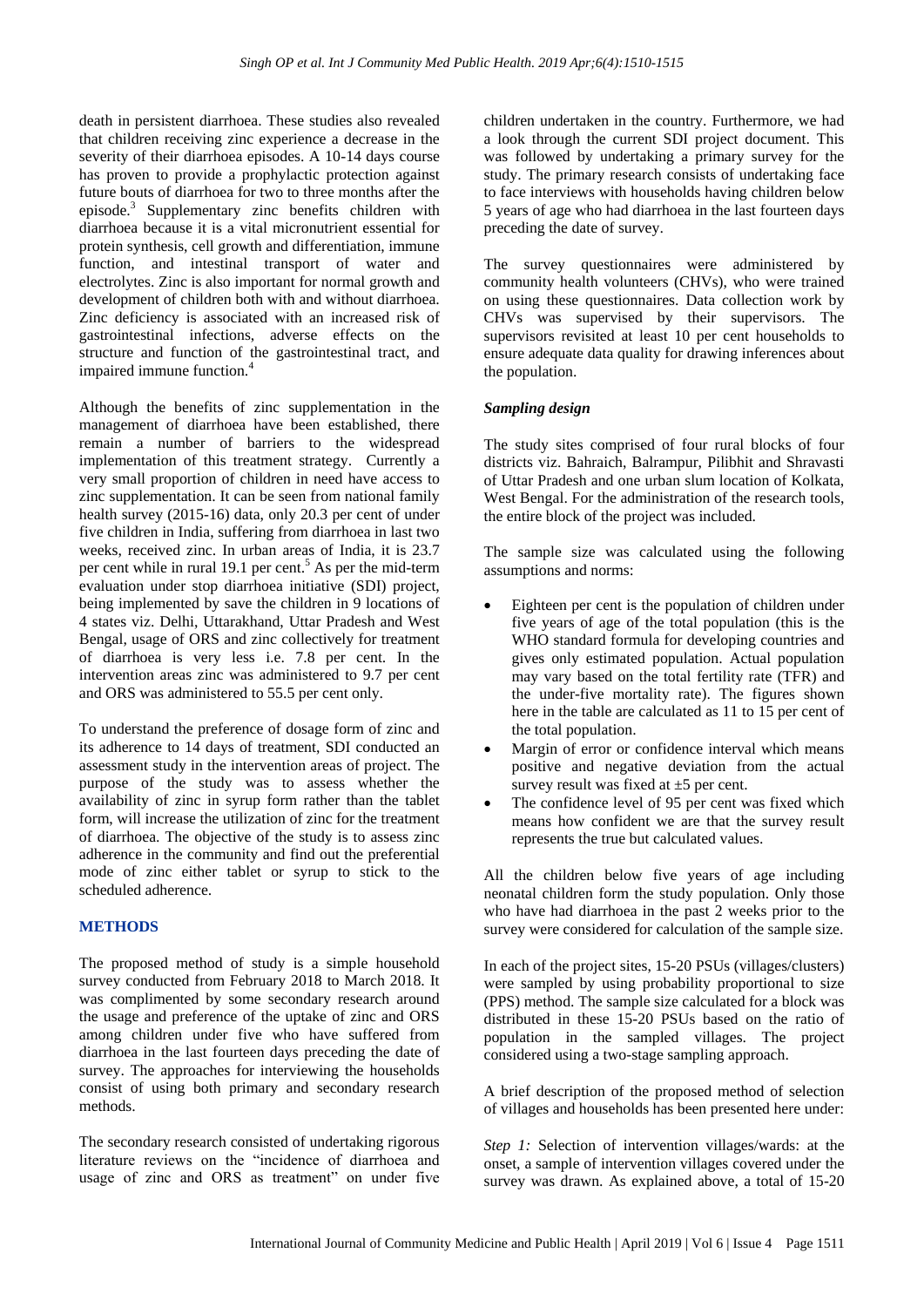villages have been selected from the catchment area of the program.

*Step 2:* Selection of respondents from intervention villages/wards: house listing was conducted in every selected village (children under five who had diarrhoea within 14 proceeding to survey). From the list, the specified numbers of children in each village, using simple random sampling were selected.

## *Data Processing*

The data was processed and analysed using SPSS. The study data collected was cleaned for consistency and the accuracy and the validation was done through cross verification of the sample. The tabulation plan was prepared for the analysis of the collected data and the relevant comparative analysis of prescribed performance variables was done.

## *Limitations of the study*

Assessment confined to stop diarrhoea initiative interventions areas.

## **RESULTS**

The total sample size of the study stands at 4077 of which 83.5 per cent belongs to rural areas and remaining 16.5 per cent to urban area. More than 95 per cent of children were aged more than 2 years in both rural and urban area of study area. Fifty three per cent households with male child and 47 per cent with female child were studied. More than  $3/4^{\text{th}}$  of the respondents (mothers) age in rural area was between 21-30 years, 20 per cent between age of 31-40 years and 3 per cent less than 21 years of age in rural areas. Whereas, in urban areas, 69 per cent of mothers belonged to age group of 21-30 years, 22 per cent belonged to age group of less than 21 years and 9 per cent to the age group of 31-40 years. In rural area, more than one fourth of mothers had four or more children and in urban area more than 95 per cent mothers had three or less number of children (Table 1).

## **Table 1: Percentage of respondent mothers with respect to number of children.**

| Number of Children    | Rural | <b>Urban</b> |
|-----------------------|-------|--------------|
| 1, 2 or 3 children    | 68.2  | 95.25        |
| 4, 5 or 6 children    | 27.1  | 4.45         |
| 7, 8 or 9 children    | 4.4   | 0.15         |
| 10, 11 or 12 children | 0.25  | 0.15         |

In rural areas more than 60 per cent of mothers while in urban areas around 20 per cent of mothers were illiterate.

For the treatment of diarrhoea, more than 80 per cent of respondent in urban 63 per cent respondent in rural area consult a doctor and bought medicine from the medical store, whereas more than 90 per cent of rural respondents use electoral/ORS/glucose, approximately half of the respondents also use mixture of salt, lemon and sugar. In urban areas, one fourth of the respondents used mixture of salt, lemon and sugar and also electoral or ORS or glucose. Hardly six per cent of rural and three per cent of urban respondents use zinc syrup or tablet (Table 2).

#### **Table 2: Treatment of diarrhoea at household level.**

| <b>Treatment of diarrhoea at</b><br>household level                           | <b>Rural</b><br>$($ %) | <b>Urban</b><br>$($ %) |
|-------------------------------------------------------------------------------|------------------------|------------------------|
| Use of mixture of salt, lemon and<br>sugar                                    | 49                     | 25                     |
| <b>Consult doctor and buy medicine</b><br>from the medical store              | 63                     | 81                     |
| Use of electrol/ORS/glucose                                                   | 91                     | 26                     |
| Use of homemade light recipes like<br>porridge                                | 8                      | 10                     |
| Giving spices and condiments like<br>fenugreek, nutmeg, clove, carom<br>seeds | $\Omega$               | 3                      |
| Massage with warm oil or foment<br>with hot water                             | 3                      | 10                     |
| Zinc tablets or syrup                                                         | 6                      | 3                      |
| Give warm water to drink, black<br>tea or sugar with tea leave                | 9                      | 1                      |
| Other home remedies and<br>homemade recipes                                   | 7                      | 3                      |
| <b>Incorrect answer</b>                                                       | 0                      | 0                      |
| <b>No answer</b>                                                              | $\mathcal{L}$          | $\mathbf{0}$           |

More than 95 per cent of mothers identified diarrhoea as three or more times watery stools. Fifty seven per cent in rural and 42 per cent of urban respondents also know diarrhoea as yellow or green stools. Fourteen per cent and 5 per cent of rural and urban mothers respectively associated diarrhoea with vomiting.

Only 11.4 per cent respondents had ORS packet available at home. In rural areas only 7.4 of respondents had ORS packet at home and in urban area 31.8 per cent of them had ORS packets available at home. More than 81 per cent respondents of the study area knew where the ORS packets are available. Knowledge on place of availability of ORS packets was slightly higher in rural areas (82 per cent) as compared to urban areas (76.4 per cent). Rural respondents obtained ORS packets from multiple sources - government health centres (52.5 per cent), private clinic (37.8 per cent), private pharmacies (43.9 per cent), ASHAs (33.3 per cent); whereas urban respondents obtained ORS packets from government health centres (86.5 per cent), private clinic (45.2 per cent), and private pharmacies (88.9 per cent).

Ten per cent of rural respondent and 29.6 per cent of urban respondent administered ORS only first day to child. Whereas, 29 per cent of rural and 40 per cent of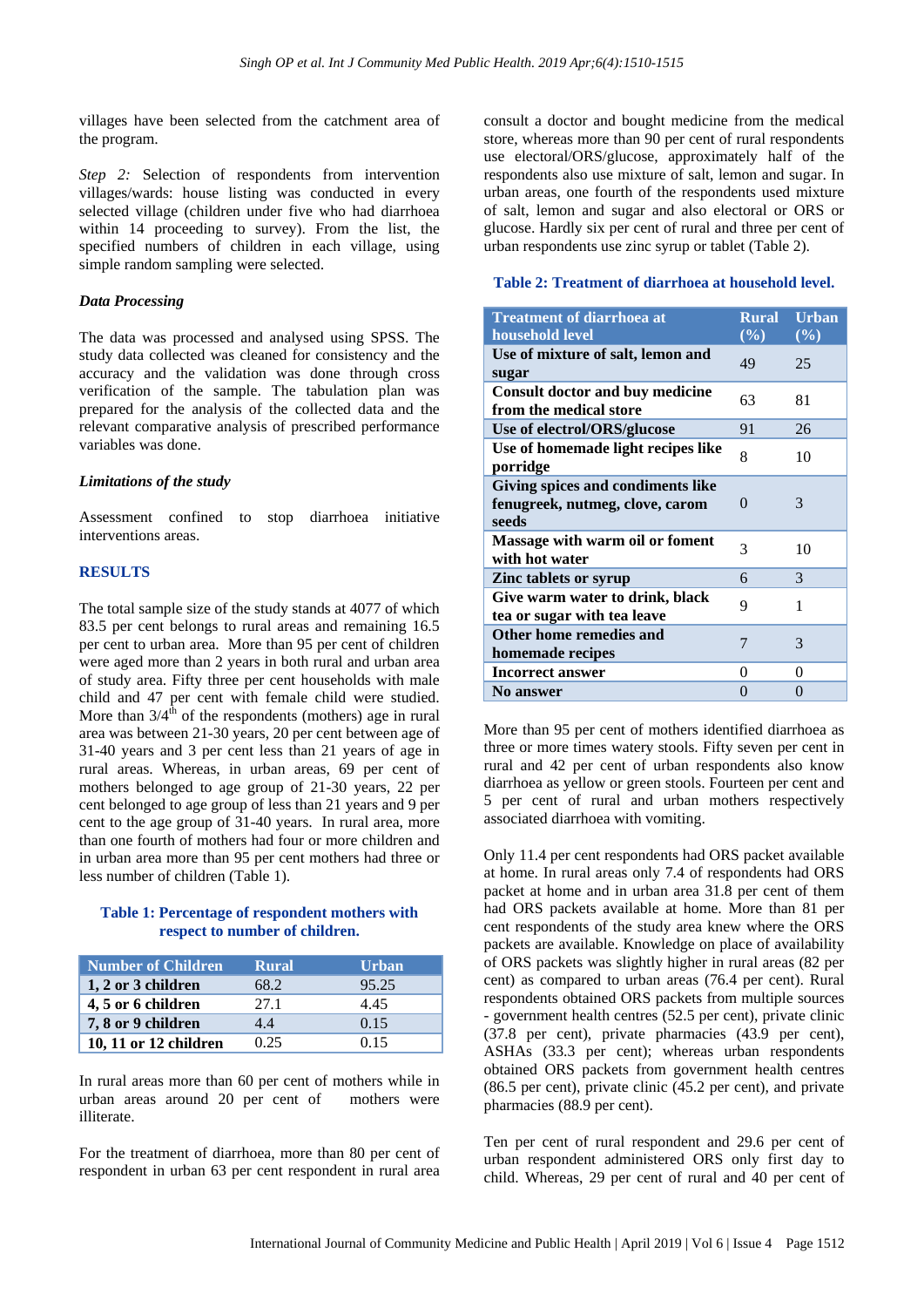urban respondents administered ORS for only first two days. Fifteen per cent of urban and 30.30 per cent of rural respondent administered ORS for three days. Approximately 10 per cent of rural and 2.3 per cent of urban respondent did not administer ORS (Figure 1).



#### **Figure 1: ORS administration to children in rural and urban locations.**

Hardly 7.7 per cent of respondents received zinc for treatment of diarrhoea (n=4076). Of these merely 5 per cent were from rural and one fifth were from urban area. Of the 7.7 per cent who received zinc, 72 per cent of them received zinc in form of syrup and 26 per cent in form of tablet. Thirty eight per cent of respondents from rural and 11 per cent of urban respondents received zinc tablets, whereas 89 per cent of urban and 62 per cent of rural respondents received zinc syrup (Figure 2). Of these 25 per cent in rural and 30 per cent in urban received zinc from government health centres; Forty four per cent of rural and 65 per cent of urban respondents from private clinic; Twenty seven per cent of rural respondents from ASHA; eight per cent of respondents from rural and seventeen per cent of respondents from urban received from private pharmacies.



#### **Figure 2: Respondents received zinc for treatment.**

Sixty per cent of respondents received zinc from private sources and 40 per cent from government facilities. None of the respondents (67 in rural; 15 urban) received 14 zinc tablets and all the respondents across urban and rural gave zinc tablet to children for less than 7 days. Forty eight per cent of rural and 87 per cent of urban started giving zinc tablet from day first; whereas 44 per cent of rural respondent and 13 per cent of urban respondent started giving zinc tablet from second day and 6 per cent of rural respondent started zinc tablet from third day and two per cent of rural respondent did not respond. Fifty eight per cent of rural and 65 per cent of urban respondent started giving zinc syrup from first day.

Thirty two per cent of rural and 64 per cent of urban respondent stopped giving the syrup in between. Thirty eight per cent of rural and 25 per cent of urban respondent finished the entire bottle. Thirty per cent of rural and 11 per cent of urban continued the zinc syrup (Figure 3). All the respondents responded that the syrup bottle gets completed in 7 or less days. Ninety four per cent of respondents who received zinc during treatment of diarrhoea as well as 95.5 per cent of respondents who did not receive zinc during the last episode for treatment of diarrhoea preferred syrup over tablets.



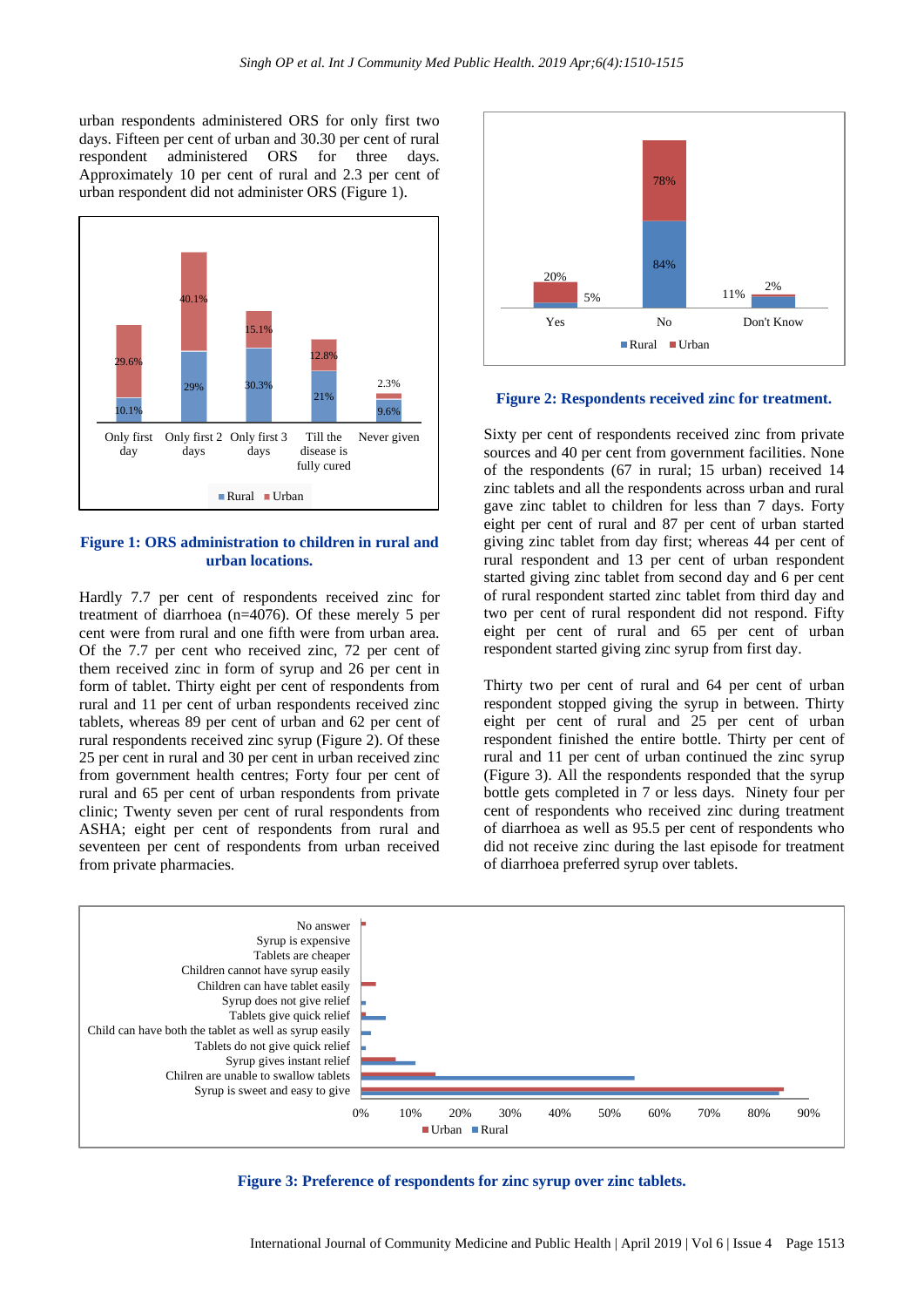#### **DISCUSSION**

Adherence to the treatment regimen for 10 to 14 days is essential to ensure the full effect of zinc for the prevention and treatment of diarrhoea. However, adherence to treatment can be obtained only if the zinc products promoted for use in the management of diarrhoea are acceptable to infants and young children. As a general guideline, a treatment may be considered to have good acceptability if 80 per cent of the prescribed treatment is taken by at least 70 per cent of the children.<sup>6</sup> Acceptance of the zinc (tablet or syrup) by mothers first is critical to adherence to treatment by children. The current study revealed that 95 per cent of the respondents preferred zinc syrup over zinc tablet for treatment of diarrhoea due to its ease to administer and palatable taste to children.

Zinc supplementation for the treatment of diarrhoea is a critical treatment intervention and since 2004, zinc has been recommended by WHO and UNICEF as the only treatment to be coupled with oral rehydration salts for the treatment of all diarrhoea episodes.<sup>7</sup> In view of the recommendations of UNICEF, WHO and the department of biotechnology and the proven effectiveness of the use of zinc in diarrheal disease management, on 2nd November 2006 the GoI issued a directive (Z 28020/06/2005/CH) stating that "it has now been decided to administer zinc in the national program as an adjunct to ORS in the management of diarrhea in children older than 3 months". The policy stressed the fact that zinc should be made "freely available and accessible round the year in every village, and all health personnel, including private practitioners and Anganwadi workers must be included in the network of zinc distribution." Data from recently conducted fourth round of National Family Health Survey revealed that hardly one fifth of children suffering of diarrhoea get zinc tablets (NFHS 4) and adding to it the adherence to the treatment with zinc tablets in not adequately documented in Indian context. This fact is supplemented by the current study findings of only 20 per cent in urban and merely 5 per cent in rural areas received zinc for treatment. The recommendation of freely available and accessible zinc round the year seems to posting immense challenges in front of policy makers and program managers in the country.

An expert committee constituted by the Ministry of Health and Family Welfare recommended that as zinc supplementation is an adjunct treatment to ORT, it should always be promoted together with ORS solution or other home available fluids recommended locally for the management of diarrhoea. It did not recommend use of zinc fortified ORS in the country. The recommendation regarding dosage was that: all cases of diarrhea should receive zinc in addition to ORS; 20 mg of zinc sulphate must be given daily in the form of dispersible tablets in childhood diarrhea control programme for (children under 6 months of age must receive 10 mg daily) 14 days continuously.<sup>8</sup> The current study reveals that 89 per cent of the total urban and 62 per cent of total rural respondents, who received zinc, received zinc Syrup indicating the preferred mode of zinc over tablets by service providers. The dispersible tablets due to its difficulty in administering to children and its pungent taste are not preferred over syrup. For than a decade, zinc has been incorporated as adjuvant to low osmolality ORS for treatment of diarrhoea. As per the recommendations of high level committee, Ministry of Health and Family Welfare (MoHFW), Government of India (GoI) has approved zinc in form dispersible tablets (rather than syrup) for treatment of diarrhoea. It has been observed that for children, dosage form of syrup is preferred over tablet form due to its ease of administration and masking nature over the pungent taste of drugs. Moreover, as far as possible, the dosage form of drugs must be acceptable to beneficiaries.

USP monograph standards mention zinc sulphate tablets contain not less than 95.0 per cent and not more than 105.0 per cent of the labelled amount of zinc sulphate monohydrate  $(ZnSO<sub>4</sub>,H<sub>2</sub>O)$ . It may contain one or more suitable flavours and sweeteners. Zinc sulphate oral solution contains not less than 90.0 per cent and not more than 110.0 per cent of the labelled amount of zinc sulphate monohydrate  $(ZnSO<sub>4</sub>, H<sub>2</sub>O)$ . It may contain one or more suitable flavours and sweeteners.<sup>9</sup> Pharmacopeia mentions equal standards of zinc in tablet and syrup form. Further, short-term supplementation of zinc during diarrhoea results in a large increase in plasma Zn concentration, regardless of whether the additional Zn is provided as a dispersible tablet or solution.<sup>10,11</sup> Watersoluble zinc salts have a strong bitter metallic after-taste, and children will refuse to take the medicine if this metallic after-taste is not completely masked. The National List of Essential Medicines India (NLEMI) lists zinc sulphate syrup for diarrhoea which is different from the recommendation made in the GOI directive of 2006.<sup>6</sup>

#### **CONCLUSION**

Zinc has been available in both tablet form as well as syrup form. Apart from the supply/procurement issues with regards to zinc, a few behavioural issues have also been observed over a course of time.<sup>11</sup> For example; one of the reasons for not following the complete 14 day regiment of zinc tablets is the metallic taste of the tablet. Although zinc syrup has not been made available across the country but it has been observed that the mothers/ caregivers tend to give the complete dosage of zinc if it is in the syrup form. However there is lack of systematic evidence to substantiate this statement. Considering this it is important to generate evidence to understand which mode of zinc; tablet or syrup is preferential in terms of administration of drug, its usage and its cost. Understanding this preference from a number of stakeholders will help in designing the strategies that will contribute to improved usage of zinc for children affected with diarrhoea.